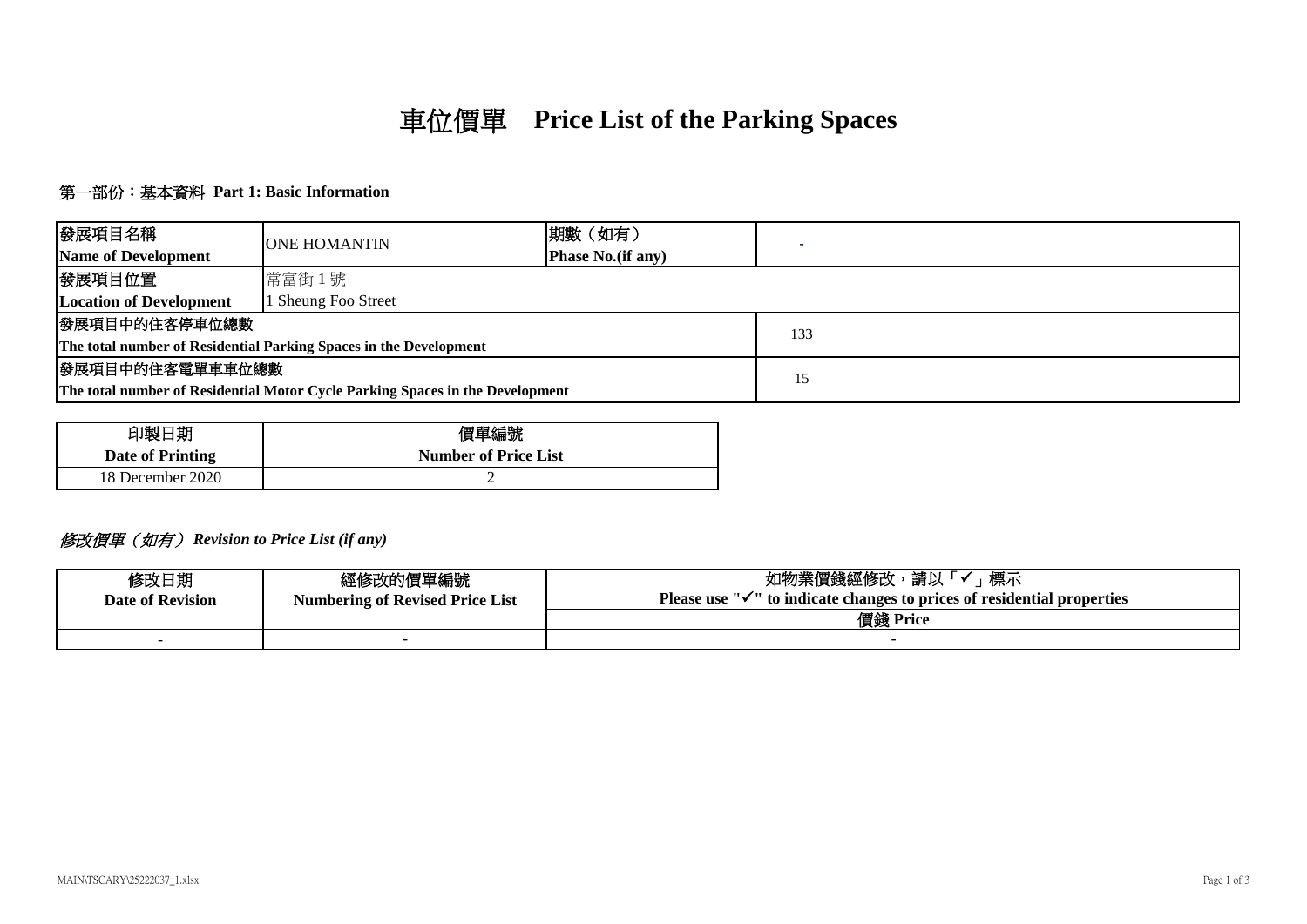| 地庫1樓住客停車位<br><b>B1/F Residential Parking Space</b> |             |                                            | 地庫1樓住客電單車停車位 |  |
|----------------------------------------------------|-------------|--------------------------------------------|--------------|--|
|                                                    |             | <b>B1/F Residential Motor Cycle Parkin</b> |              |  |
| 車位編號                                               | 售價          | 車位編號                                       | 售價           |  |
| $C/P$ No.                                          | Price       | $C/P$ No.                                  | Price        |  |
| $\overline{4}$                                     | \$3,300,000 | M1                                         | \$160,000    |  |
| 9                                                  | \$3,500,000 | M <sub>2</sub>                             | \$160,000    |  |
| 10                                                 | \$3,200,000 | M <sub>3</sub>                             | \$160,000    |  |
| 11                                                 | \$3,200,000 | M <sub>4</sub>                             | \$160,000    |  |
| 15                                                 | \$3,300,000 | M <sub>5</sub>                             | \$160,000    |  |
| 23                                                 | \$3,300,000 | M <sub>6</sub>                             | \$160,000    |  |
| 24                                                 | \$3,300,000 | M <sub>7</sub>                             | \$160,000    |  |
| 25                                                 | \$3,300,000 | M8                                         | \$160,000    |  |
| 29                                                 | \$3,300,000 | M <sub>9</sub>                             | \$160,000    |  |
| 30                                                 | \$3,610,000 | M10                                        | \$160,000    |  |
| 36                                                 | \$3,200,000 | M11                                        | \$160,000    |  |
| 37                                                 | \$3,200,000 | M12                                        | \$160,000    |  |
| 41                                                 | \$3,300,000 | M13                                        | \$160,000    |  |
| 42                                                 | \$3,300,000 | M14                                        | \$160,000    |  |
| 43                                                 | \$3,300,000 | M15                                        | \$160,000    |  |
| 44                                                 | \$3,300,000 |                                            |              |  |
| 47                                                 | \$3,200,000 |                                            |              |  |
| 48                                                 | \$3,000,000 |                                            |              |  |
| 49                                                 | \$3,200,000 |                                            |              |  |
| 50                                                 | \$3,200,000 |                                            |              |  |
| 51                                                 | \$3,200,000 |                                            |              |  |
| 56                                                 | \$3,200,000 |                                            |              |  |
| 57                                                 | \$3,200,000 |                                            |              |  |
| 58                                                 | \$3,400,000 |                                            |              |  |
| 60                                                 | \$3,300,000 |                                            |              |  |
| 61                                                 | \$3,300,000 |                                            |              |  |
| 119                                                | \$3,300,000 |                                            |              |  |
| 130                                                | \$3,300,000 |                                            |              |  |
| 134                                                | \$3,300,000 |                                            |              |  |

| 地庫1樓住客雷單車停車位                                      |           |  |  |  |
|---------------------------------------------------|-----------|--|--|--|
| <b>B1/F Residential Motor Cycle Parking Space</b> |           |  |  |  |
| 車位編號                                              | 售價        |  |  |  |
| $\mathbf{C/P}$ No.                                | Price     |  |  |  |
| M1                                                | \$160,000 |  |  |  |
| M <sub>2</sub>                                    | \$160,000 |  |  |  |
| M3                                                | \$160,000 |  |  |  |
| M4                                                | \$160,000 |  |  |  |
| M <sub>5</sub>                                    | \$160,000 |  |  |  |
| M <sub>6</sub>                                    | \$160,000 |  |  |  |
| M <sub>7</sub>                                    | \$160,000 |  |  |  |
| M8                                                | \$160,000 |  |  |  |
| M <sub>9</sub>                                    | \$160,000 |  |  |  |
| M10                                               | \$160,000 |  |  |  |
| M11                                               | \$160,000 |  |  |  |
| M12                                               | \$160,000 |  |  |  |
| M13                                               | \$160,000 |  |  |  |
| M14                                               | \$160,000 |  |  |  |
| M15                                               | \$160,000 |  |  |  |
|                                                   |           |  |  |  |